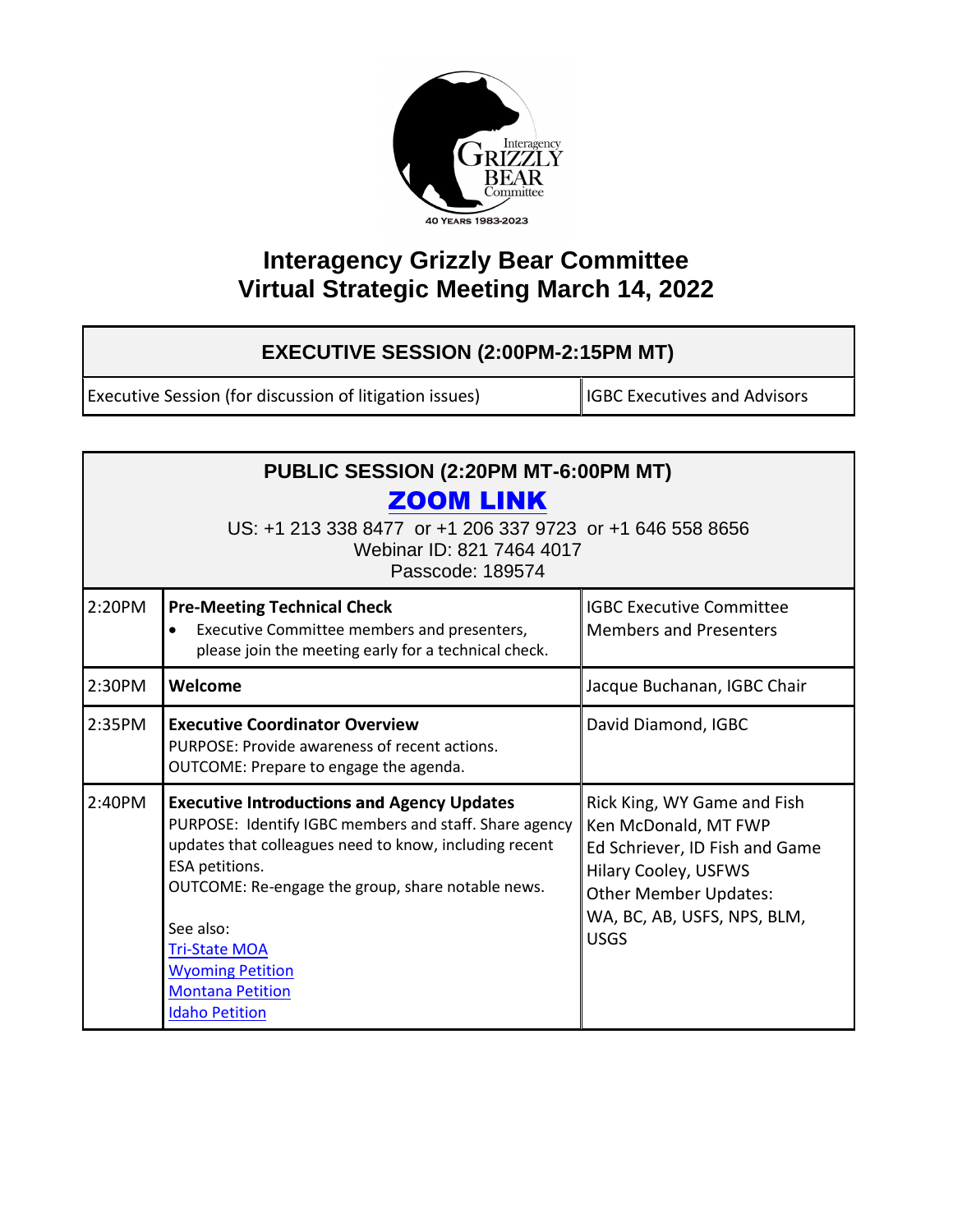| 3:25PM | <b>Strategic Planning Discussion</b><br>PURPOSE: Review and renew recent strategic discussions.<br>OUTCOME: Agree on near term priorities and a process to<br>reach longer term strategy.<br>See also:                                                   | <b>IGBC Executive Committee</b><br><b>Members</b> |
|--------|----------------------------------------------------------------------------------------------------------------------------------------------------------------------------------------------------------------------------------------------------------|---------------------------------------------------|
|        | <b>IGBC Strategic Discussion (2021)</b>                                                                                                                                                                                                                  |                                                   |
| 4:00PM | <b>BREAK</b>                                                                                                                                                                                                                                             |                                                   |
| 4:15AM | <b>Structure / Membership Discussion</b><br>PURPOSE: Discuss possible changes to structure and<br>membership.<br>OUTCOME: Next steps for June.<br>See also:<br><b>Charter (2019)</b><br><b>MOU</b> (2015)                                                | <b>IGBC Executive Committee</b><br><b>Members</b> |
| 4:45PM | <b>Bear-Resistant Container Program Update</b><br>PURPOSE: Update executives on program changes for the<br>2022 testing season.<br><b>OUTCOME: Awareness for IGBC executives.</b>                                                                        | Scott Jackson, IGBC Advisor, USFS                 |
| 4:50PM | <b>IGBC Bear Smart Community Update</b><br>PURPOSE: Report from the working group to share<br>progress on identifying criteria and other program details.<br>OUTCOME: Further direction for the working group to set<br>up a decision on implementation. | Lori Roberts, IEO Chair, MTFWP                    |
| 5:20PM | <b>Public Comment</b>                                                                                                                                                                                                                                    | Members of the Public                             |
| 5:40PM | <b>Next Steps and Plans for Summer Meeting</b><br>PURPOSE: Discuss plans for actions in the coming weeks<br>and for the June meeting.<br>OUTCOME:. Recap executive commitments for action<br>items, and identify planning team for June meeting.         | Jacque Buchanan, IGBC Chair                       |
| 6:00PM | <b>ADJOURN</b>                                                                                                                                                                                                                                           |                                                   |